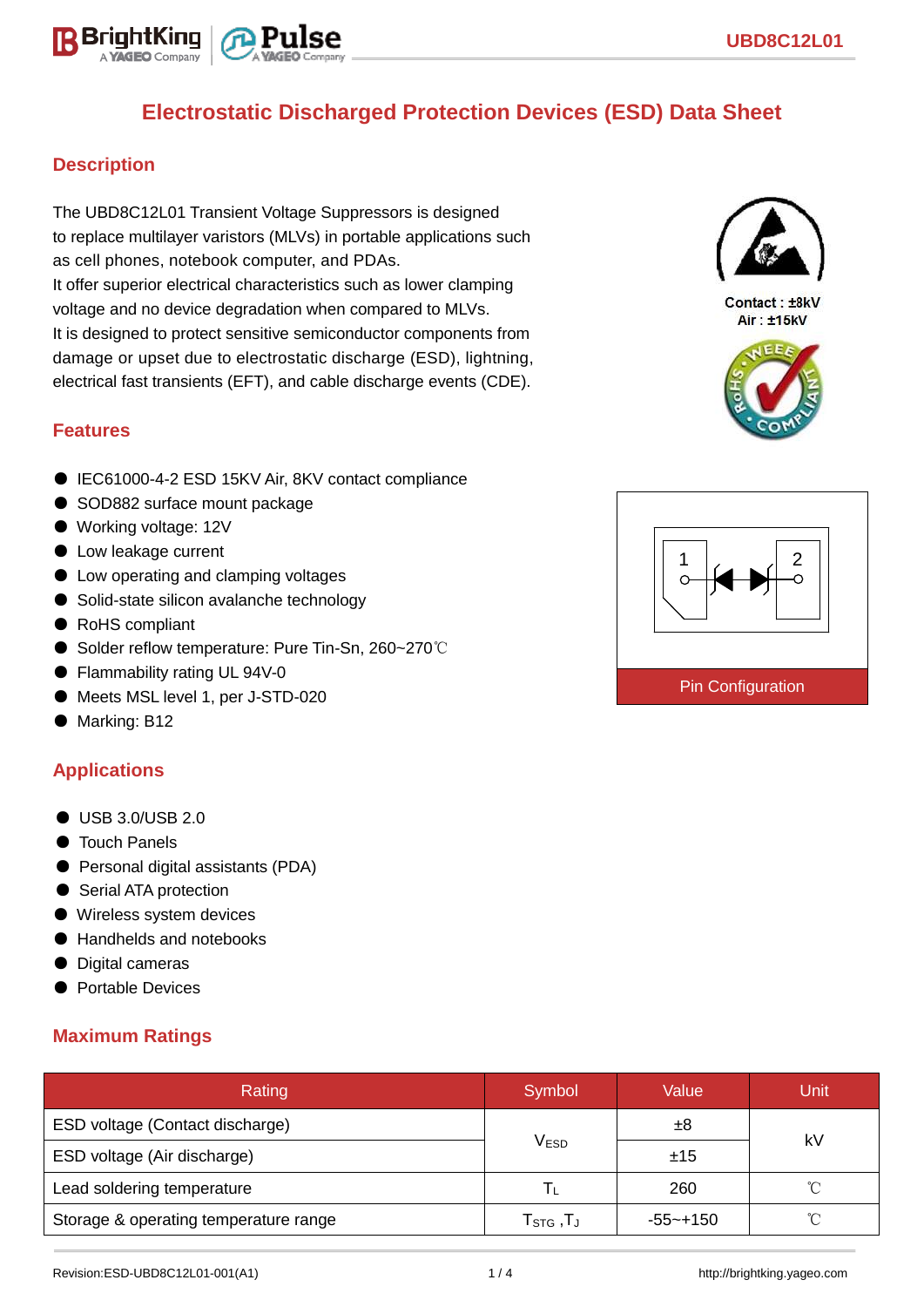

# **Electrical Characteristics (TJ=25**℃**)**

| Parameter                             | Symbol                  | Condition       | Min. | Typ. | Max.            | <b>Unit</b> |
|---------------------------------------|-------------------------|-----------------|------|------|-----------------|-------------|
| Reverse stand-off voltage             | <b>V</b> <sub>RWM</sub> |                 |      |      | 12 <sup>°</sup> | V           |
| Reverse breakdown voltage             | $V_{BR}$                | $I_{BR}$ =1.0mA | 13.7 |      |                 | V           |
| Reverse leakage current               | <sup>I</sup> R          | $V_R = 12V$     |      |      | 0.5             | μA          |
| Clamping voltage ( $tp=8/20\mu s$ )   | $V_{\rm C}$             | $IPP=3.0A$      |      | 35   |                 | $\vee$      |
| Peak pulse current (tp=8/20µs)        | <b>I</b> <sub>PP</sub>  |                 |      |      | 3               | A           |
| ESD Clamping voltage (TLP)            | $V_C$                   | $I_{PP} = 8.0A$ |      | 30   |                 | V           |
| ESD Clamping voltage (TLP)            | Vc                      | $I_{PP}=16A$    |      | 44   |                 | V           |
| <b>ESD Dynamic Turn-on Resistance</b> | R <sub>dynamic</sub>    |                 |      | 1.75 |                 | Ω           |
| Off state junction capacitance        | $\rm C_J$               | $0$ Vdc, f=1MHz |      | 0.3  | 0.4             | рF          |

## **Typical Characteristics Curves**





## Figure 1. Pulse Waveforms Figure 2. Clamping Voltage vs. Peak Pulse Current



### Figure 3. Capacitance vs. Reverse Voltage Figure4 .Transmission Line Pulsing(TLP)Measurement

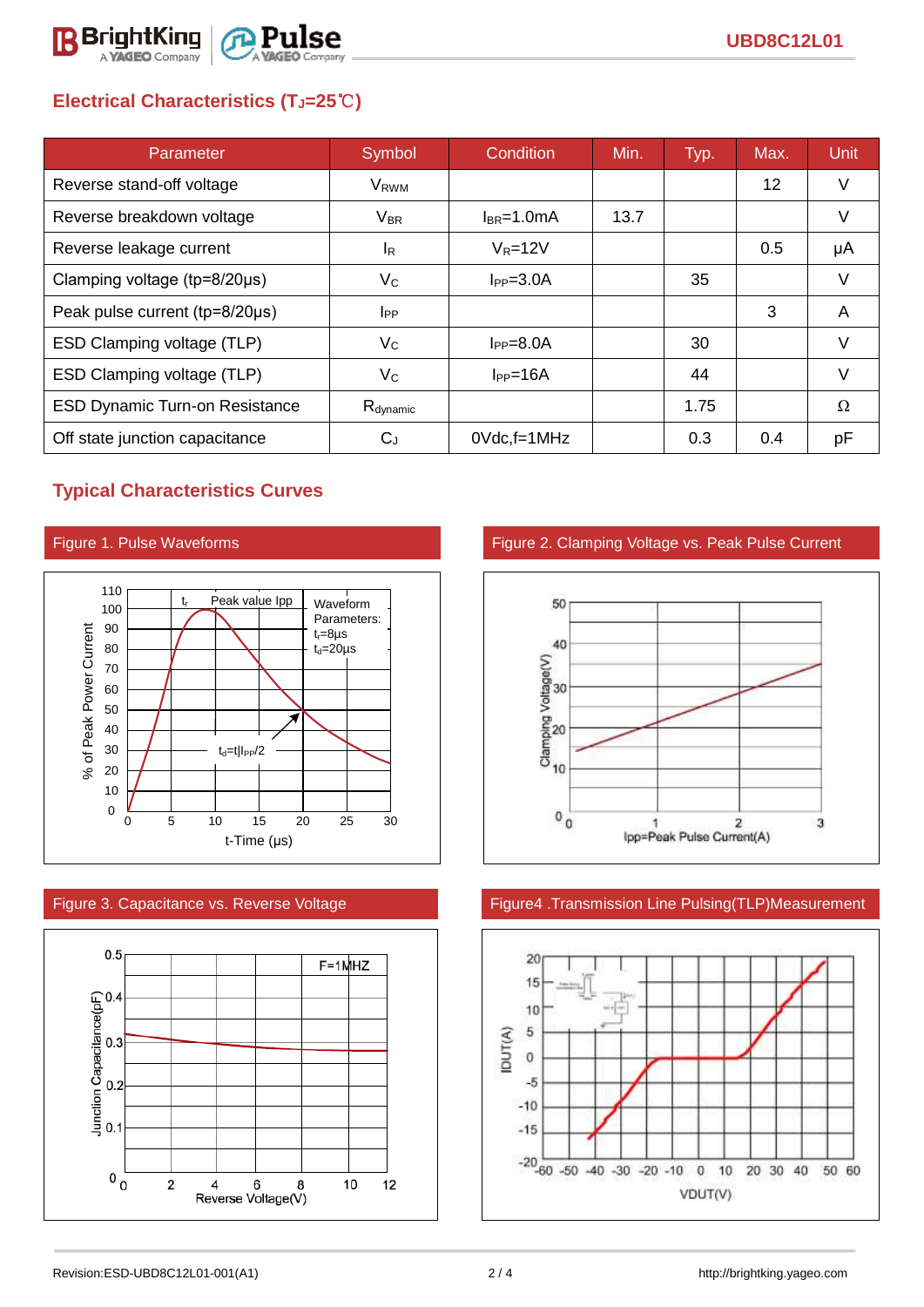

# **Recommended Soldering Conditions**